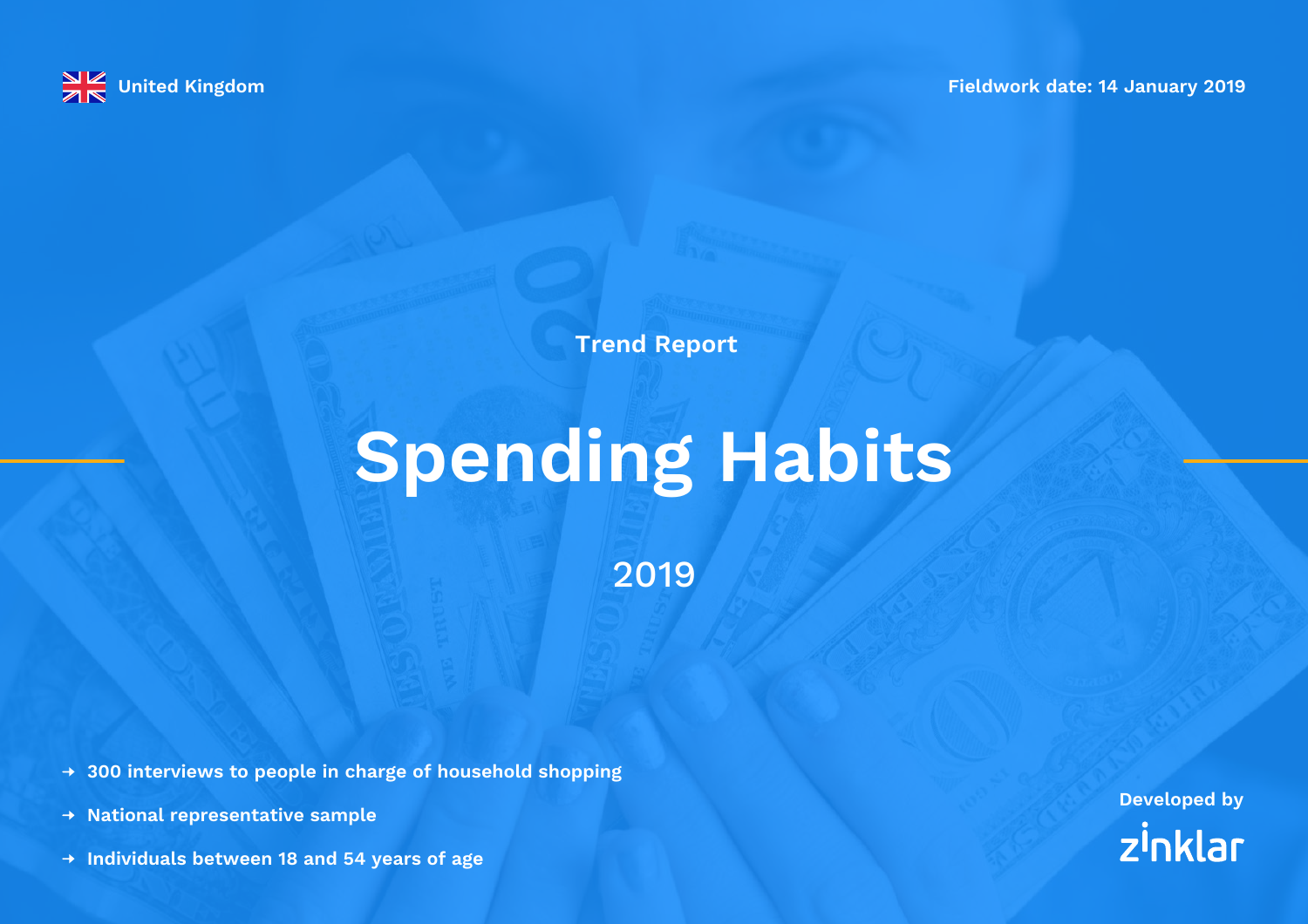#### **Do consumers save up for the future?**

# **\*\*\*\*\***\*\*\*\*\*

## 5 of 10

Save only up to 10% of their income

# 

1 of 10

Don't save anything at all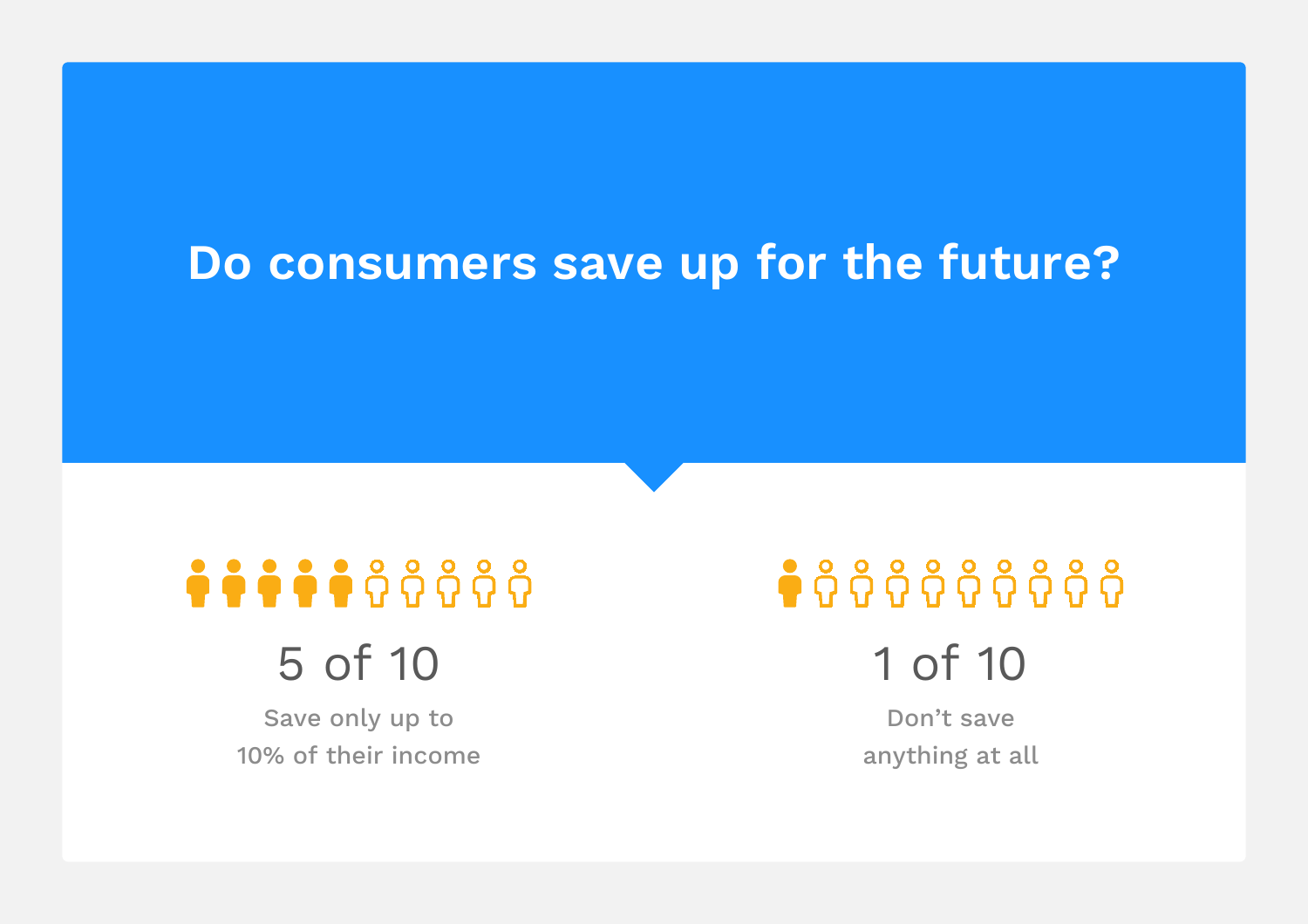## **Of the savers, how much do they save?**

# \*\*\*\*\*\*\*\*\*\*

#### 5 of 10

Save more than 10% of their income

# $\bullet$  $\bullet$  $\theta$  $\theta$  $\theta$  $\theta$  $\theta$  $\theta$  $\theta$  $\theta$

2 of 10

Saves more than 40% of their income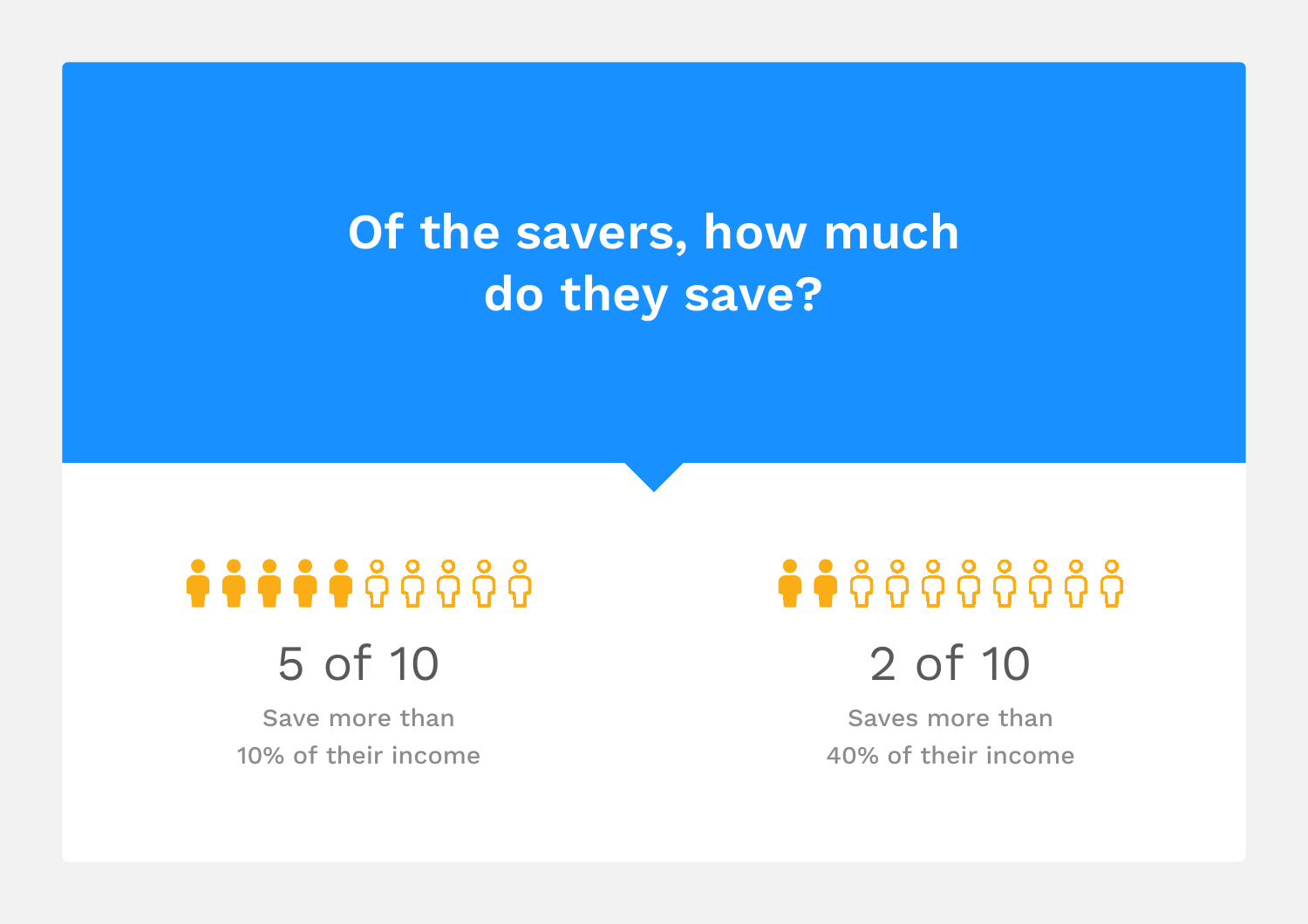**Men and women save the same percentage, but have different incomes**



Of men's household income is over 50k per year



16%

Of women's household income is over 50k per year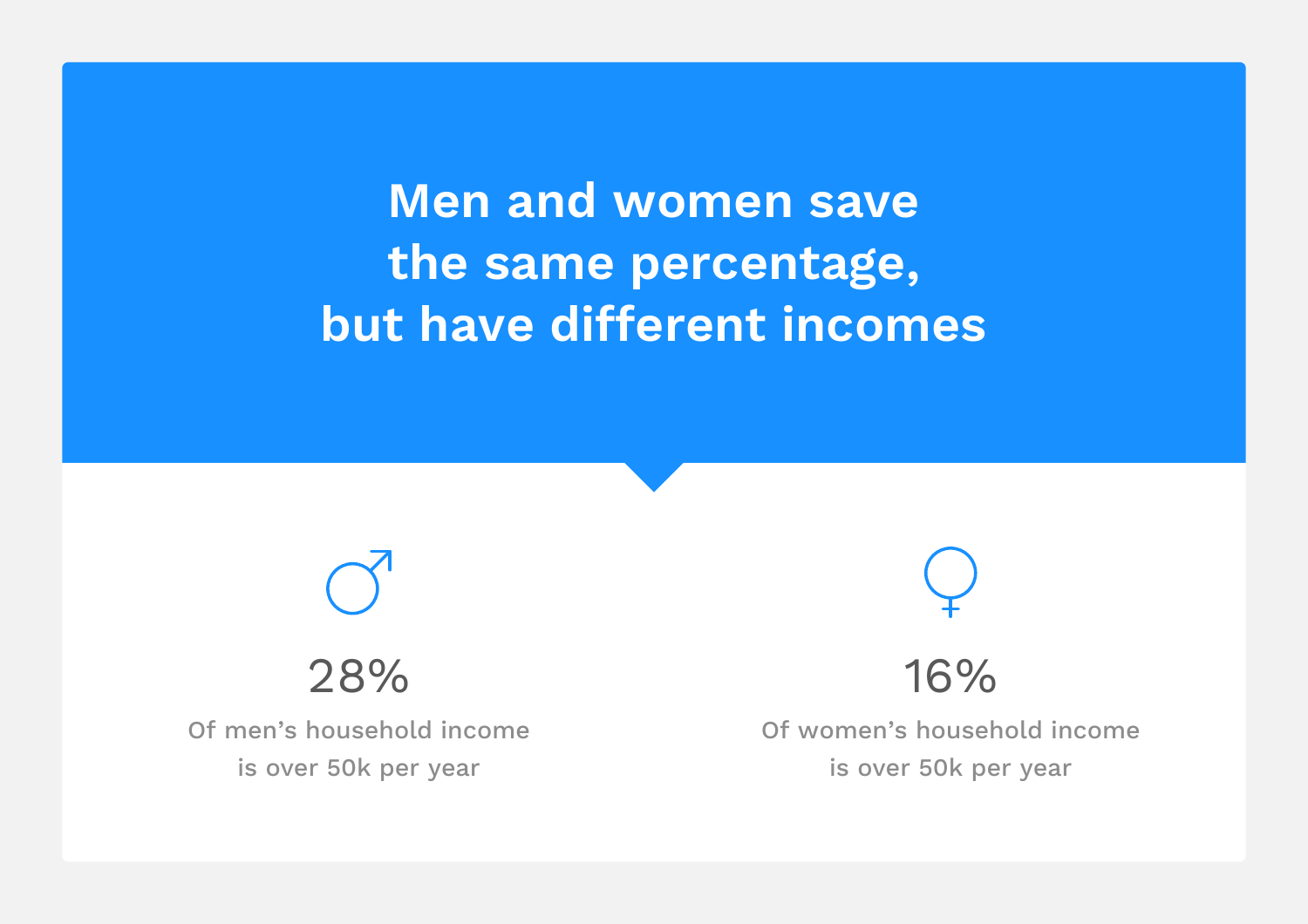#### **Where do they keep their savings?**



50%

Savings account



35%

Current account



13%

Pension plans



13%

Funds or actions



10%

Collections (gold, coins, etc.)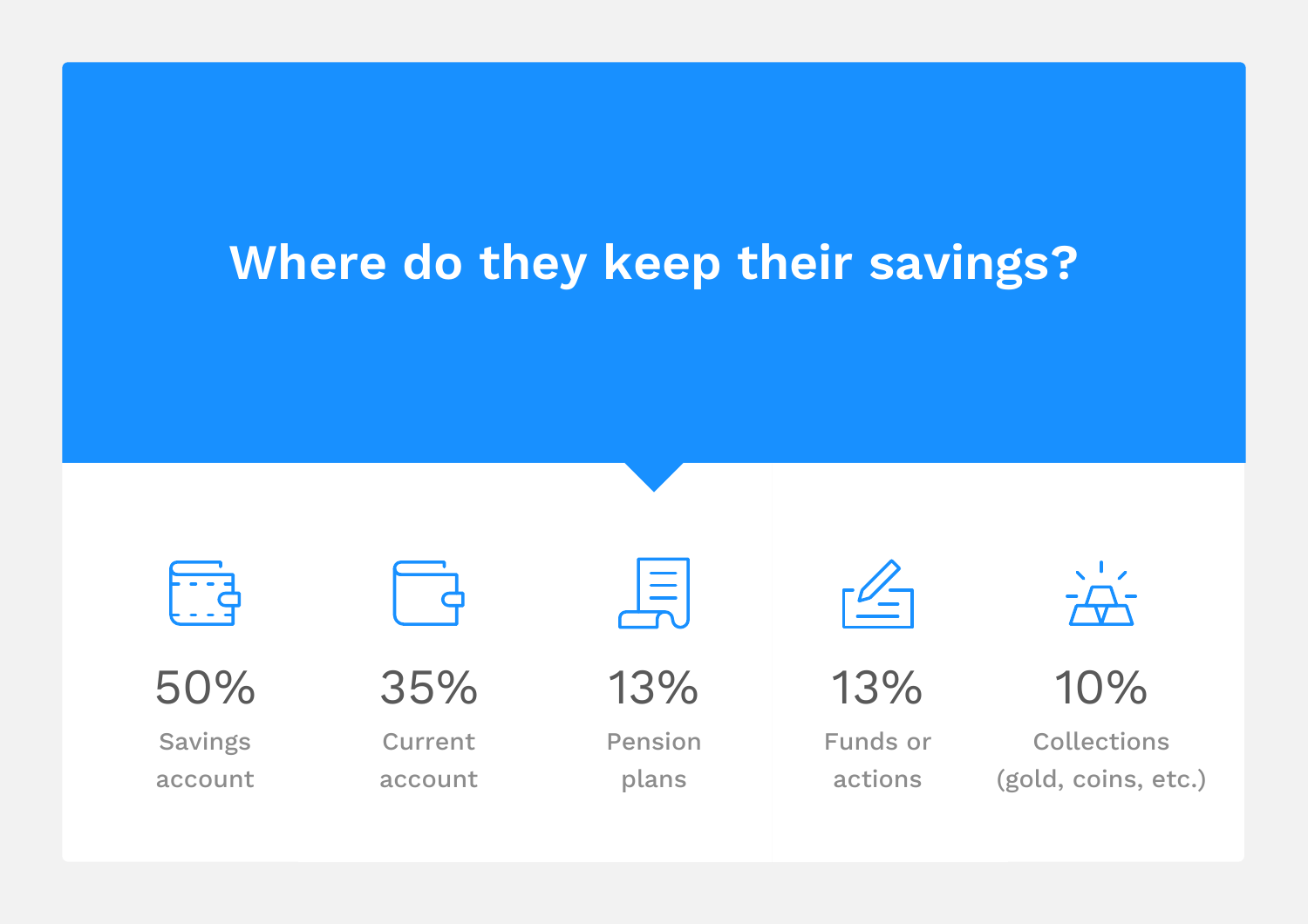**Do consumers feel like they're managing to save more or less money than in the past?** 

33% Save the

same amount

year by year

25%

Save more than before

22%

Have never managed to save

20%

Save less than before

11%

Can't save and struggle to reach the end of the month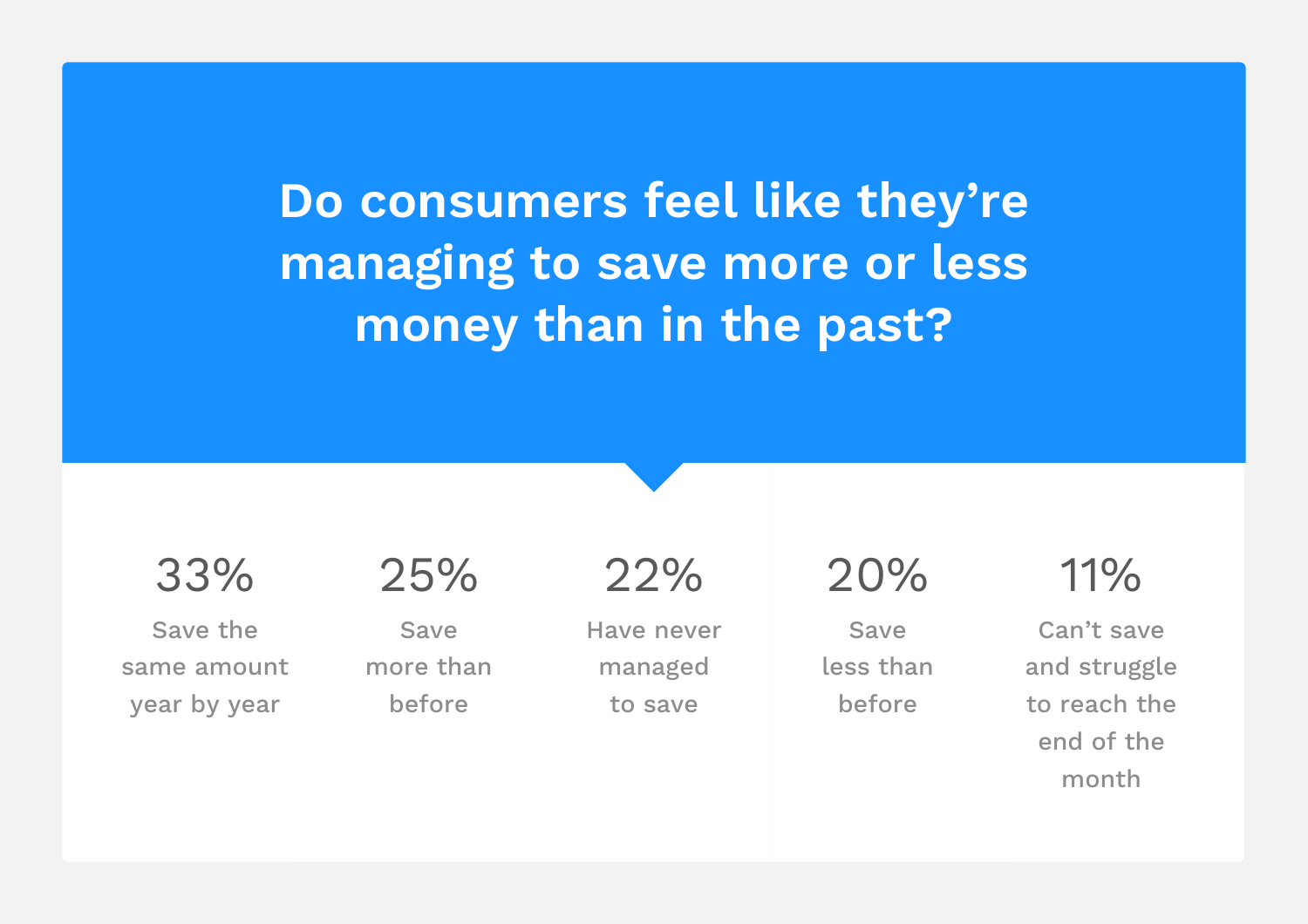#### **What if their income increases by 10%?**

#### **What if their income decreases by 10%?**

51% Would prudently put the money in their savings

51% Would spend less on entertainment

40% Would spend it

on food & drink

44% Would spend less<br>on clothes & footy

on clothes & footwear

37% Would spend it on rent or mortgage

34% Would spend less<br>on food & drinks on food & drinks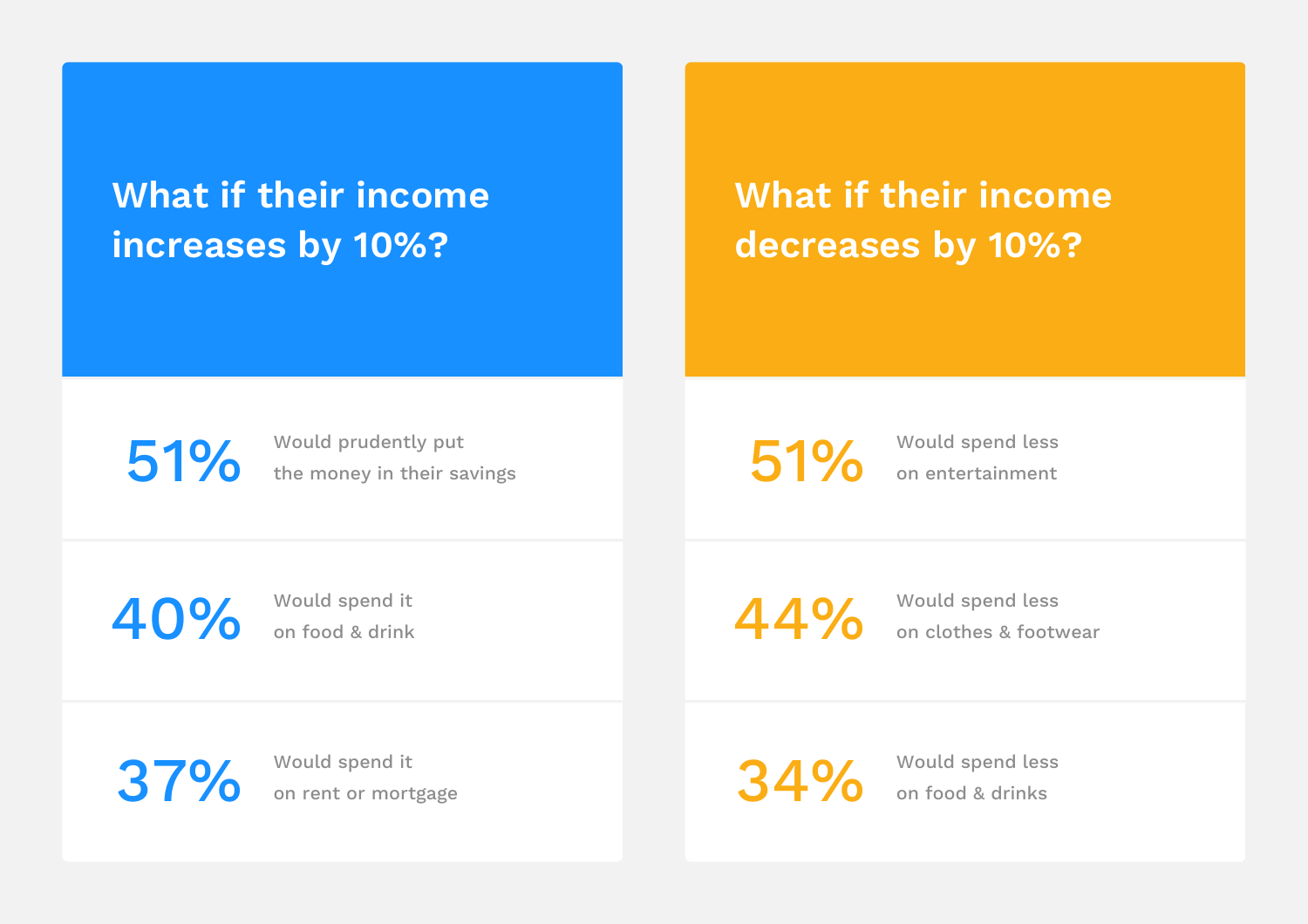**Consumers are savvy savers: What saving strategies do consumers have?** 



4 of 10 Avoid spending in general



4 of 10 Don't go out to shows or restaurants



4 of 10

Buy online if they find a better price

1 of 10 Don't do anything to cut back expenses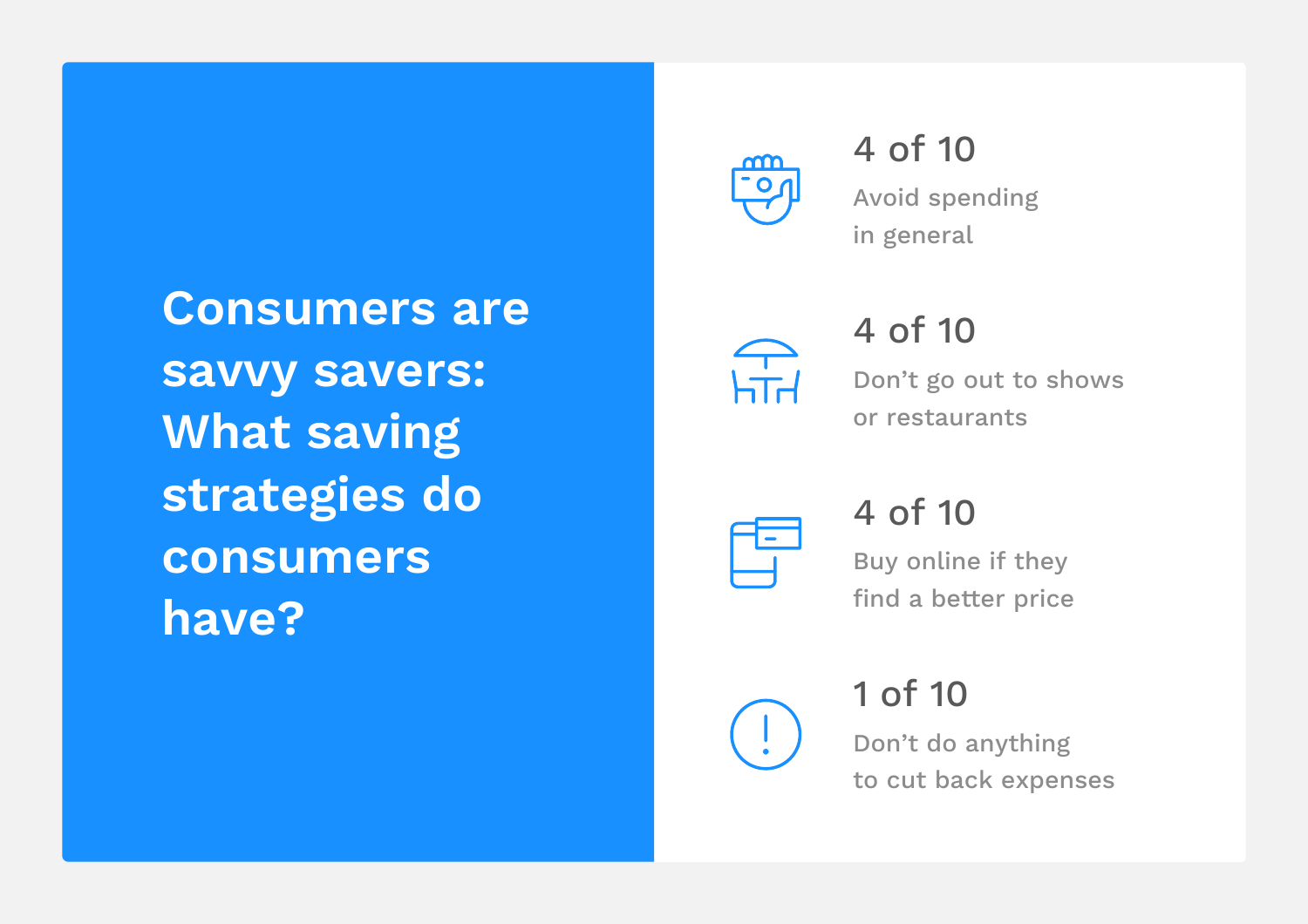## **Are younger spenders less concerned about limiting their spending?**



#### 2 of every 10 individuals

Under the age of 24 don't do anything to limit their expenses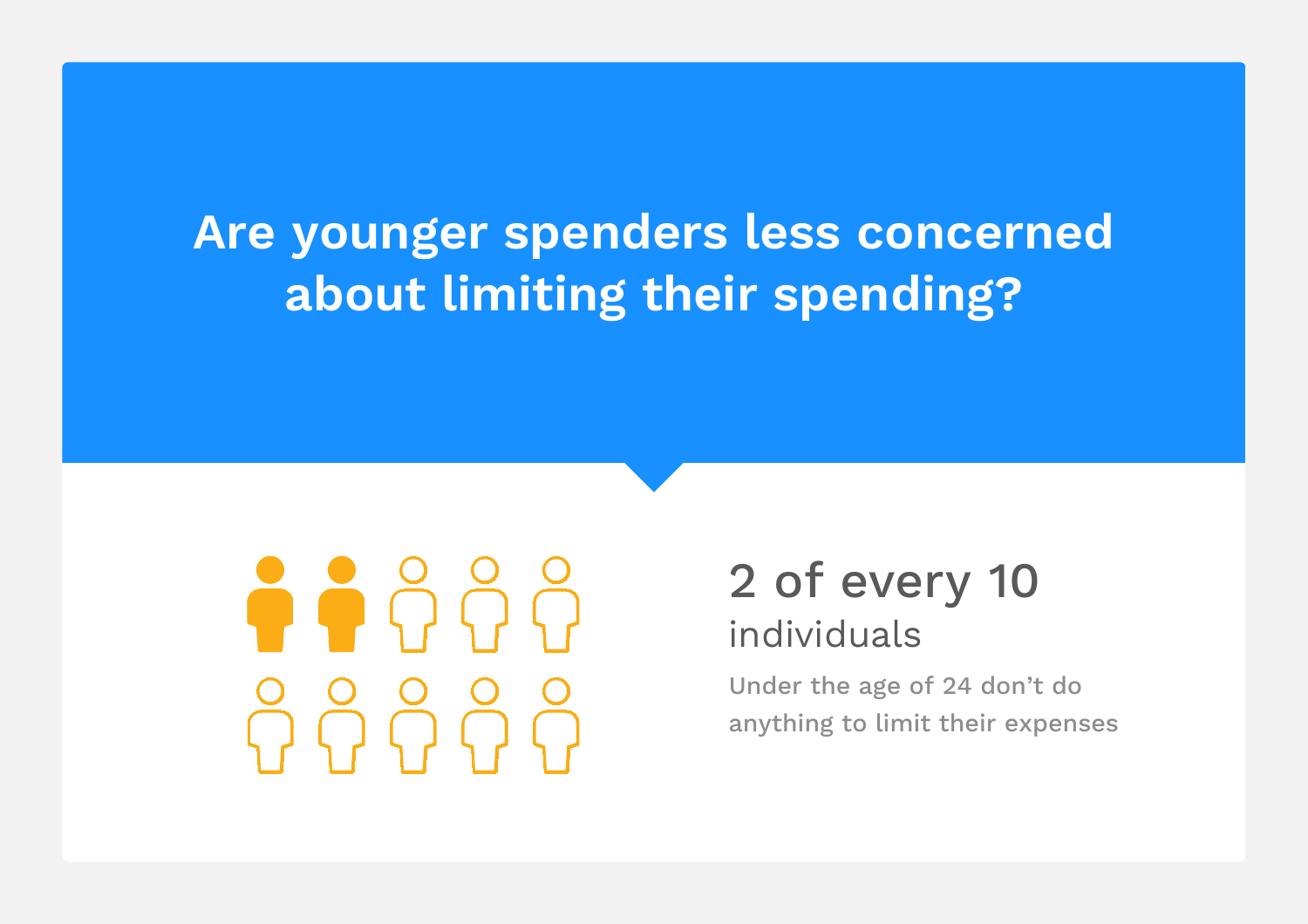**Consumers use budget management apps like Toshl, Wallet, or a mobile app provided by the bank itself**

#### 70%

Of under 35s use personal finance apps to manage their spending

#### 60%

Of consumers use personal finance apps to manage their spending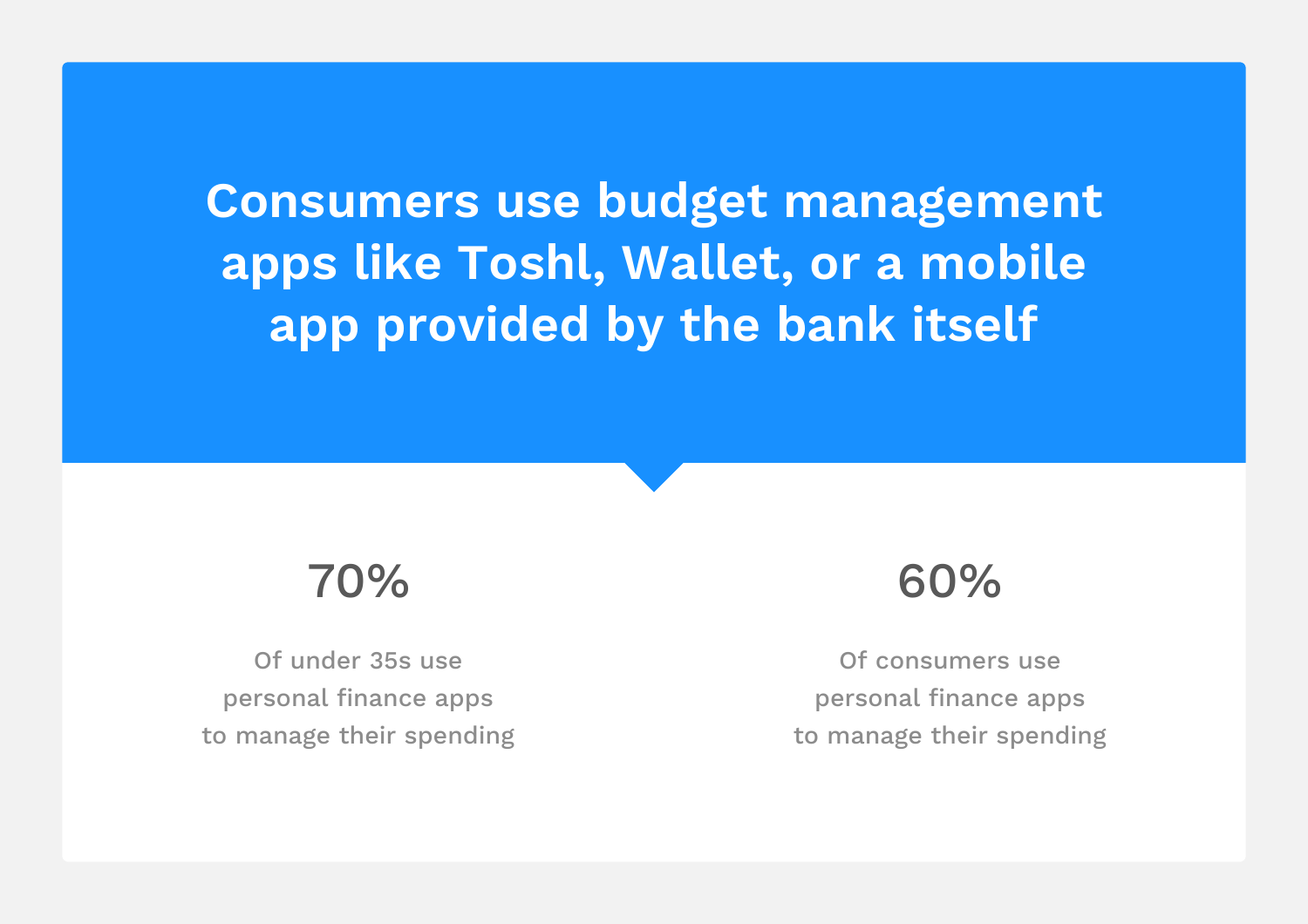# Why Zinklar?



#### Fast

**Results in real-time**

**A project is finalised within 3 hours**

**Expert support throughout the process**

**Mobile only**



## Efficient

**From £400 upwards**

**Cost per project £1,500 on average**

**No middleman, ask your consumer directly**

**Minimise the need for technical support**



## Reliable

**National representative sample**

**High-quality panel**

**Thoroughness and methodological quality**

**Experts in Market Research**